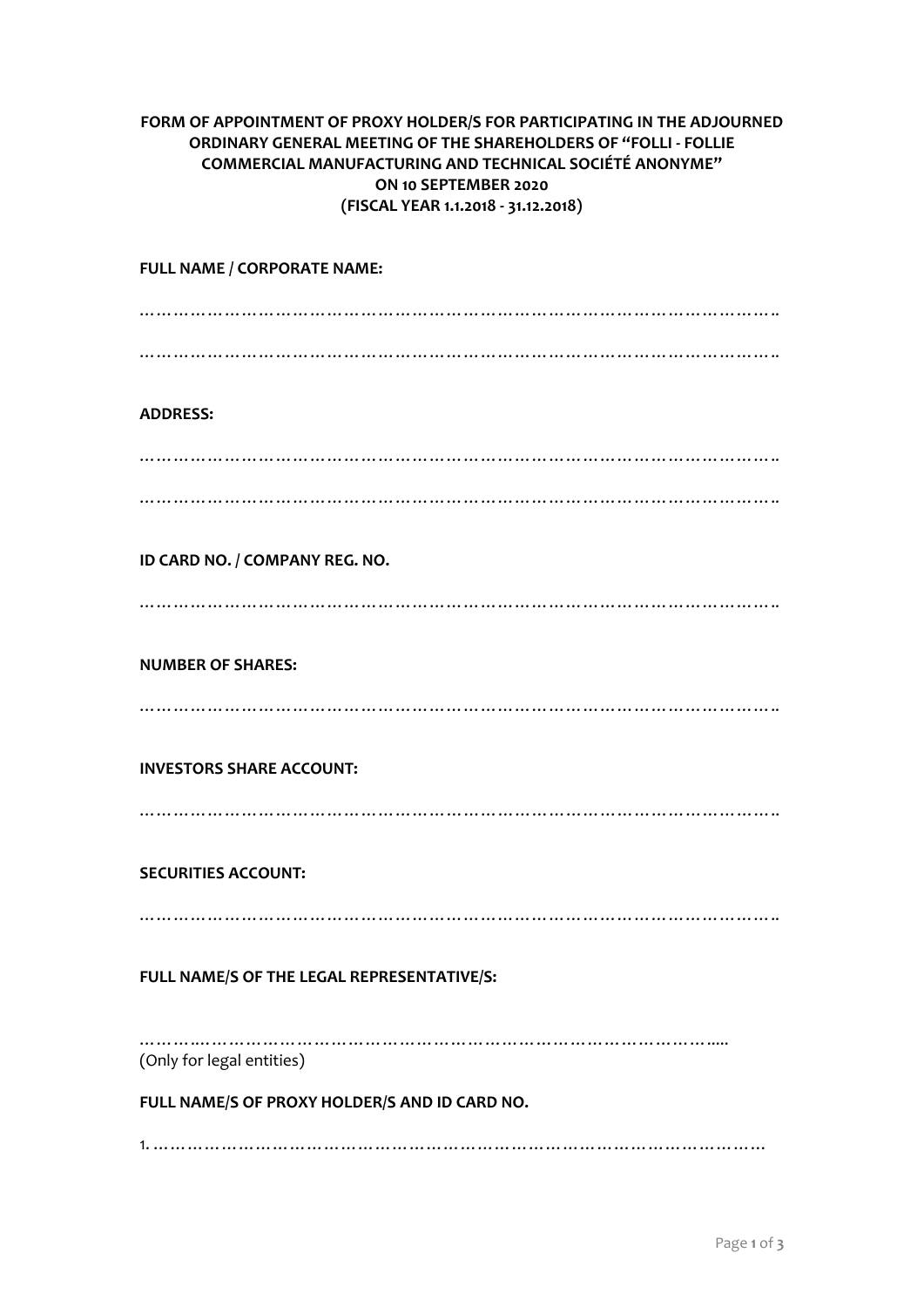2. ……………………………………………………………………………………………… 3. ………………………………………………………………………………………………

MANNER OF VOTING (for example in case of appointment of more than one proxy holders all proxy holders may act jointly or each of them may act severally, so in case that more than one proxy holders each of which may act severally attend the General Meeting, the first one excludes the second and the third ones, and the second one excludes the third one, etc.):

………………………………………………………………………………………………….. ………………………………………………………………………………………………….. ………………………………………………………………………………………………….. ………………………………………………………………………………………………….. …………………………………………………………………………………………………..

## **ITEMS OF THE AGENDA:**

- **1.** Approval of the annual corporate and consolidated financial statements for the financial year of 1.1.2018 - 31.12.2018.
- **2.** Approval of the overall administration of the Company during the fiscal year 1.1.2018 31.12.2018, and discharge of the members of the Board of Directors from any liability for said fiscal year.
- **3.** Decision for the discharge of the members of the (current) Board of Directors and the Chartered Auditor - Accountant from any liability relating to the drafting and the ordinary audit of the annual corporate and consolidated financial statements for the fiscal year 1.1.2018 - 31.12.2018.
- **4.** Election of the regular and the substitute Chartered Accountant Auditor for the fiscal year 2019 and determination of their remuneration for such fiscal year.
- **5.** Approval of all kinds of remuneration and compensation of the members of the Board of Directors paid during the fiscal year 2018.
- **6.** Announcement of the appointment of a provisional management and the election of a new Board member in replacement of a resigned member - Election of the independent members of the Board of Directors of the Company (pursuant to article 5 para. 2 of Law 4706/2020).